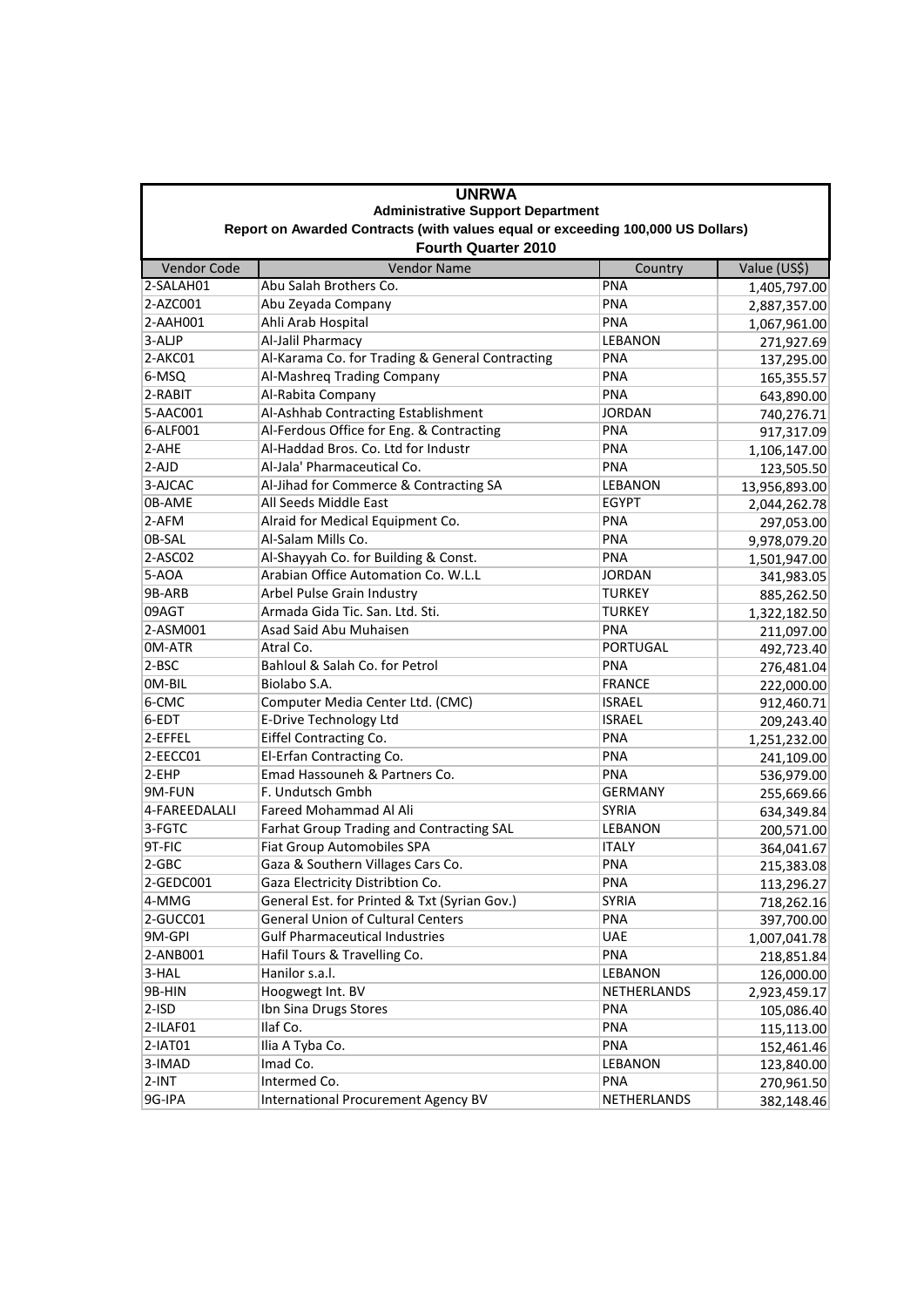| <b>UNRWA</b>                                                                                                  |                                     |                |              |  |  |  |
|---------------------------------------------------------------------------------------------------------------|-------------------------------------|----------------|--------------|--|--|--|
| <b>Administrative Support Department</b>                                                                      |                                     |                |              |  |  |  |
| Report on Awarded Contracts (with values equal or exceeding 100,000 US Dollars)<br><b>Fourth Quarter 2010</b> |                                     |                |              |  |  |  |
| 3-JAKA                                                                                                        | Jamal Ahmad Kassab                  | <b>LEBANON</b> | 104,709.00   |  |  |  |
| 3-JCSAL                                                                                                       | Jinane Co. s.a.l.                   | LEBANON        | 3,270,209.00 |  |  |  |
| 5-JEG001                                                                                                      | Joint-efforts Group Co.             | JORDAN         | 191,737.29   |  |  |  |
| 5-JPR                                                                                                         | Jordan Petroleum Refinery Co.       | <b>JORDAN</b>  | 256,418.86   |  |  |  |
| 2-KKS                                                                                                         | Khadir Ibr. Khudair & Sons Co.      | <b>PNA</b>     | 107,943.00   |  |  |  |
| 4-IKHLASI                                                                                                     | Khaled Awnallah Walid Ekhlasi       | <b>SYRIA</b>   | 562,695.18   |  |  |  |
| 2-KAC01                                                                                                       | Khatib & Anbar Co.                  | <b>PNA</b>     | 1,100,773.00 |  |  |  |
| 2-KHC001                                                                                                      | Khuwaiter Trading Co.               | <b>PNA</b>     | 158,843.00   |  |  |  |
| 0B-KYD                                                                                                        | Kucukbay Yag ve Deterjan Sanayii    | <b>TURKEY</b>  | 120,037.20   |  |  |  |
| 2-KSC                                                                                                         | Kuhail & Safadi Co.                 | <b>PNA</b>     | 112,200.00   |  |  |  |
| 9B-LSK                                                                                                        | Limako Suiker BV                    | NETHERLANDS    | 1,252,697.50 |  |  |  |
| 6-MMC                                                                                                         | Ma'ayeh Manufacturing Co.           | <b>PNA</b>     | 152,511.78   |  |  |  |
| 2-MAB                                                                                                         | Mansour Bookshop & Press            | <b>PNA</b>     | 255,094.50   |  |  |  |
| 3-MEO                                                                                                         | Mediterranean Oil Shipping&Tran. Co | LEBANON        | 313,898.45   |  |  |  |
| 0B-MTT                                                                                                        | Memisoglu Tarim Tic.                | <b>TURKEY</b>  | 638,829.50   |  |  |  |
| 0B-MST                                                                                                        | Mersin Un Sanayi Ve Ticaret Ltd.Sti | <b>TURKEY</b>  | 944,174.88   |  |  |  |
| 5-MIE                                                                                                         | Ministry of Education               | <b>JORDAN</b>  | 3,371,884.30 |  |  |  |
| 2-MIN                                                                                                         | Ministry of Education               | <b>PNA</b>     | 251,045.00   |  |  |  |
| 5-MSA001                                                                                                      | Moh'd Salim & Moh'd Adawi Co.       | <b>JORDAN</b>  | 154,817.44   |  |  |  |
| 4-BADIEA                                                                                                      | Mohammed & Ahmad Badie'a Hasan Co.  | <b>SYRIA</b>   | 122,907.00   |  |  |  |
| 3-MMAA                                                                                                        | Mohammad Mubarak Al-Ali             | <b>LEBANON</b> | 104,534.00   |  |  |  |
| 4-MHZ                                                                                                         | Mohammed Hisham Ziad Al Sebaei      | <b>SYRIA</b>   | 394,570.28   |  |  |  |
| 2-MC001                                                                                                       | Mughari Co.                         | <b>PNA</b>     | 116,490.00   |  |  |  |
| 5-MUP                                                                                                         | Mustafa Al-Shoubaky & Partners Co.  | <b>JORDAN</b>  | 646,480.23   |  |  |  |
| 2-MHC01                                                                                                       | Mustafa Hunaideq & Partners Co.     | <b>PNA</b>     | 129,096.00   |  |  |  |
| 3-MSEAE                                                                                                       | Mustafa Saaddeine Al-Dada Co.       | <b>LEBANON</b> | 393,796.00   |  |  |  |
| 2-NABEEL                                                                                                      | Nabeel Husain Hamad Company         | PNA            | 125,582.40   |  |  |  |
| 0B-NUT                                                                                                        | National United Trading Co.         | <b>UAE</b>     | 270,000.00   |  |  |  |
| 2-NMSC                                                                                                        | Network Medical systems Company     | <b>PNA</b>     | 144,672.50   |  |  |  |
| 2-PAZ                                                                                                         | Paz Oil Co.                         | <b>ISRAEL</b>  | 372,098.61   |  |  |  |
| 2-QAR                                                                                                         | Qaraman Office Automation Co. Ltd., | <b>PNA</b>     | 227,482.00   |  |  |  |
| 5-RAC001                                                                                                      | Al-Rawda Al-Arabia Contracting Co.  | <b>JORDAN</b>  | 706,870.06   |  |  |  |
| 09REM                                                                                                         | Remedica Ltd.                       | <b>CYPRUS</b>  | 631,129.33   |  |  |  |
| 3-RGEM                                                                                                        | Riad Ghaleb Al-Moussa Co.           | LEBANON        | 116,816.00   |  |  |  |
| OM-RPH                                                                                                        | Riva Pharma                         | EGYPT          | 357,008.20   |  |  |  |
| 2-ROF                                                                                                         | Royal Stores for Office Furniture   | <b>PNA</b>     | 372,563.97   |  |  |  |
| 3-STC                                                                                                         | <b>Sainik Trading Company</b>       | LEBANON        | 115,986.39   |  |  |  |
| 4-KHABOUR                                                                                                     | Sami Ali Al-Khabour                 | <b>SYRIA</b>   | 512,467.98   |  |  |  |
| 2-SSC02                                                                                                       | Shanan Son's Company                | <b>PNA</b>     | 472,385.00   |  |  |  |
| 0B-SHA                                                                                                        | Shayboob Company                    | <b>JORDAN</b>  | 147,118.64   |  |  |  |
| 9G-STS                                                                                                        | STS- Specialized Technical Services | <b>JORDAN</b>  | 501,356.02   |  |  |  |
| 2-STC002                                                                                                      | Sweety Tours Co.                    | <b>PNA</b>     | 106,000.00   |  |  |  |
| 2-TWF                                                                                                         | Technical Workshop for Office & G.T | <b>PNA</b>     | 170,475.00   |  |  |  |
| 0T-TIM                                                                                                        | TIMCO Jordan Industries             | <b>JORDAN</b>  | 262,711.87   |  |  |  |
| 2-TST                                                                                                         | <b>Top Sources Trading Limited</b>  | <b>CHINA</b>   | 206,480.00   |  |  |  |
| 0HQ031                                                                                                        | <b>UNDP</b>                         | UNITED NATIONS | 120,555.00   |  |  |  |
| 5-MWPC001                                                                                                     | Women Program Center (Marka)        | <b>JORDAN</b>  | 174,470.34   |  |  |  |
| 6-ZDC                                                                                                         | Zalmout Distribution Co. Ltd.       | <b>PNA</b>     | 240,147.00   |  |  |  |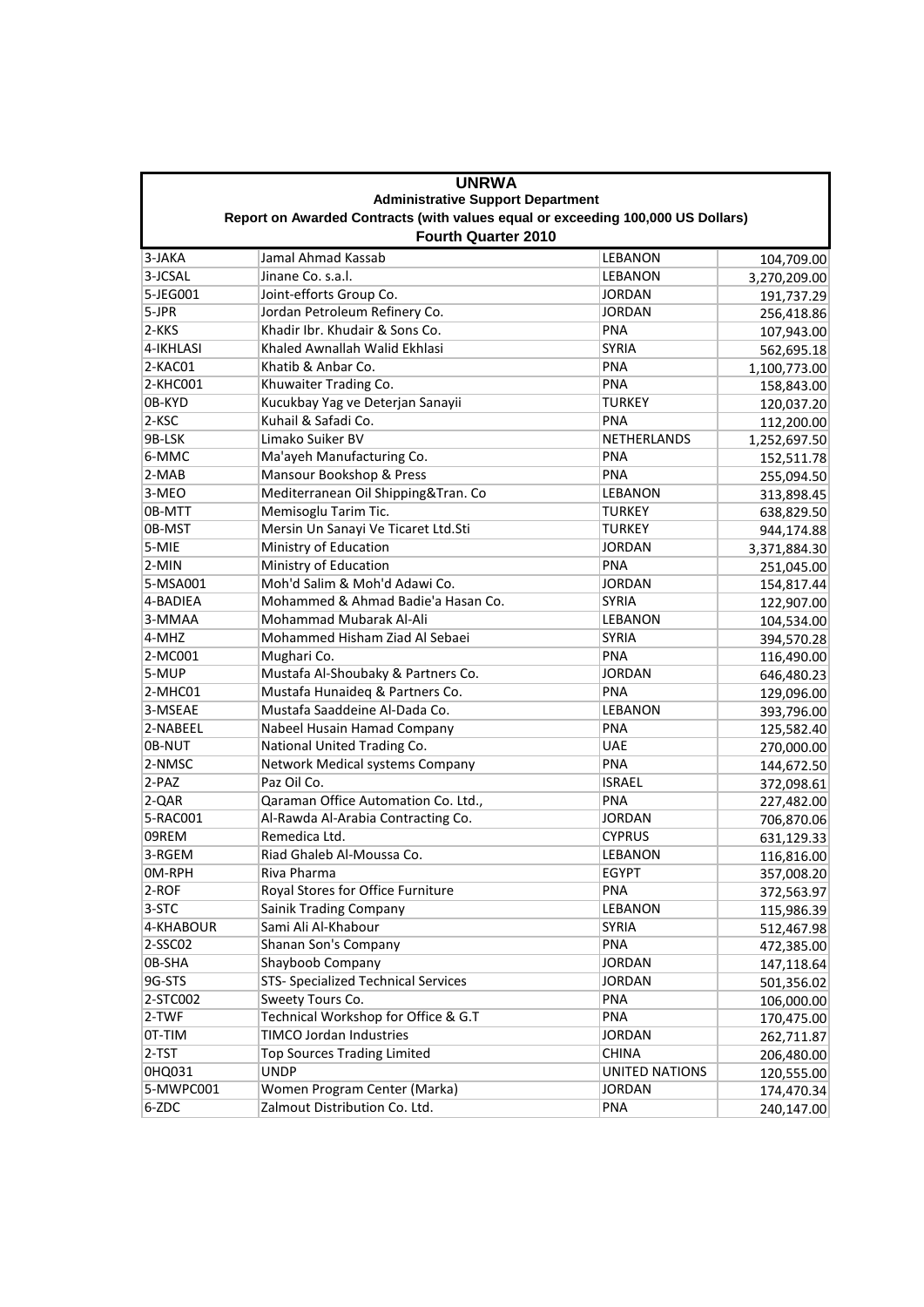| <b>UNRWA</b>                                                                    |                                       |        |            |  |  |  |
|---------------------------------------------------------------------------------|---------------------------------------|--------|------------|--|--|--|
| <b>Administrative Support Department</b>                                        |                                       |        |            |  |  |  |
| Report on Awarded Contracts (with values equal or exceeding 100,000 US Dollars) |                                       |        |            |  |  |  |
| <b>Fourth Quarter 2010</b>                                                      |                                       |        |            |  |  |  |
| 5-ZWK001                                                                        | Zuhdi & Wajeeh Kan'an Contracting Co. | JORDAN | 385.433.55 |  |  |  |